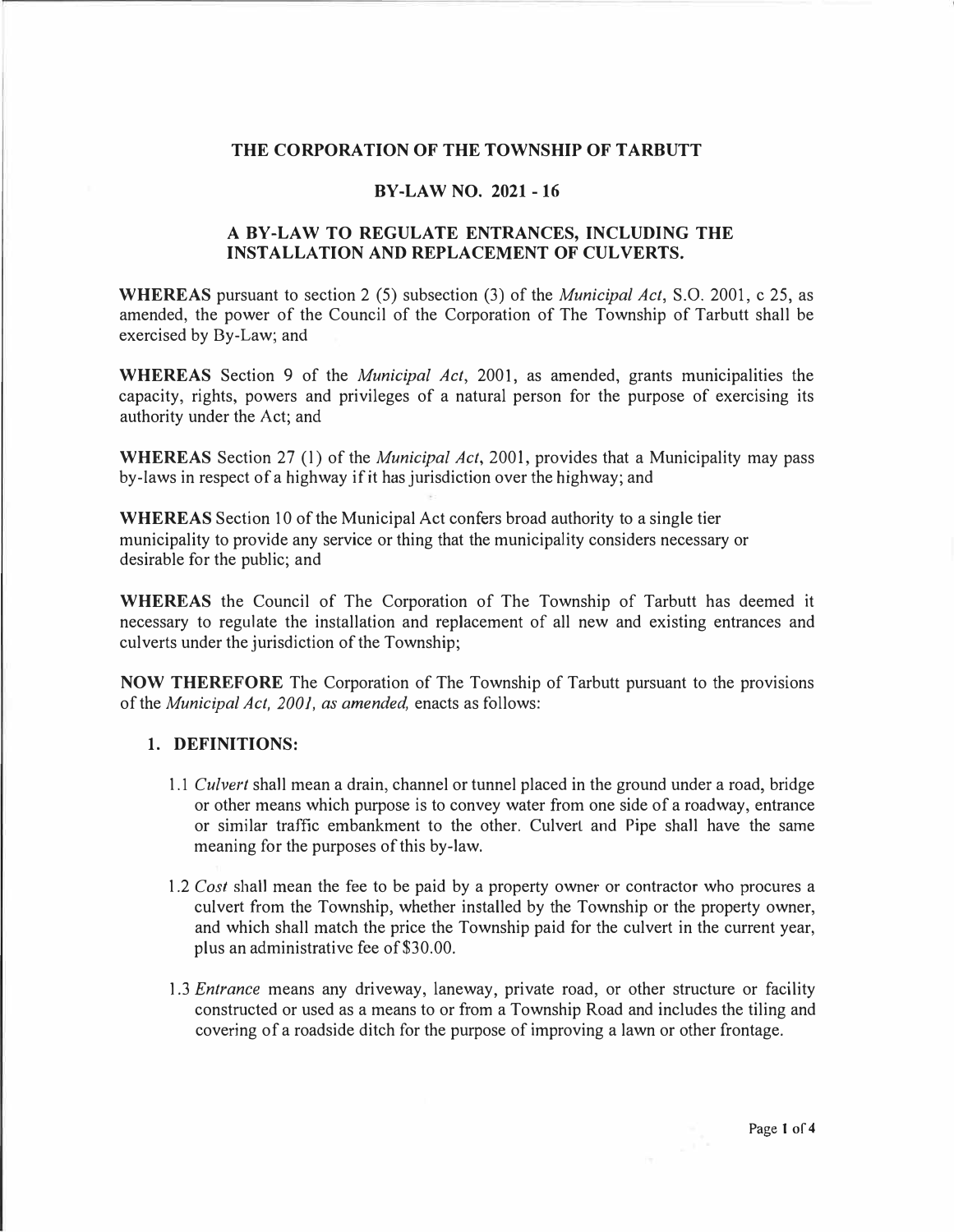1.4 *Road Superintendent* means the person appointed by Council to be responsible for the effective and efficient public roads and access roads system throughout The Township of Tarbutt, or an appointed designate.

# 2. GENERAL PROVISIONS

- 2.1 No entrance, culvert, bridge or access from a Township road, over any ditch or watercourse or adjacent to any Township road may be constructed without the approval of the Road Superintendent or designate, or an Engineer contracted by the Township.
- 2.2 No person(s) shall obstruct a ditch, culvert or watercourse upon a highway or any drain or watercourse within The Township of Tarbutt, whether on public or private lands.
- 2.3 The location of any entrance must be approved by the Road Superintendent or designate, or an Engineer under contract with the Township, to ensure public safety and convenience, and to provide favourable sight lines, drainage, grade and alignment for all traffic using the proposed access and roadway; and ensure no undue interference with the safe movement of traffic nor will it adversely affect the drainage or access of other properties.
- 2.4 The diameter, gauge, length and type of culvert to be used in each location shall be determined by the Road Superintendent or designate, or an Engineer contracted by the Township; and the completed entrance shall maintain a safe approach compatible to the grade level of the road surface.
- 2.5 An entrance being established for the first time to permit access from a Township road, and which is not a subsequent entrance or the replacement of a prior entrance. shall be supplied by the Township in one length, up to 20 feet in length (or 6.096) meters) x a maximum of 3 feet (91.44 cm) in diameter.
- 2.6 The cost of the installation of the first and establishing entrance culvert shall be borne by the Township, and any subsequent, secondary or replacement culverts to be installed for any property shall be at the expense of the property owner, and shall be completed following the instruction and to the satisfaction of the Road Superintendent.
- 2.7 An entrance may be requested from time to time where the width or the depth of a ditch requires an irregular culvert, these situations will be considered by the Roads Committee on a case by case basis, as a means of encouraging development and increasing assessment in the Township.
- 2.8 All subsequent or secondary culverts or pipes shall be installed and/or replaced solely at the expense of the property owner and shall be located in exactly the same location and size or volume unless the Road Superintendent has recommended otherwise.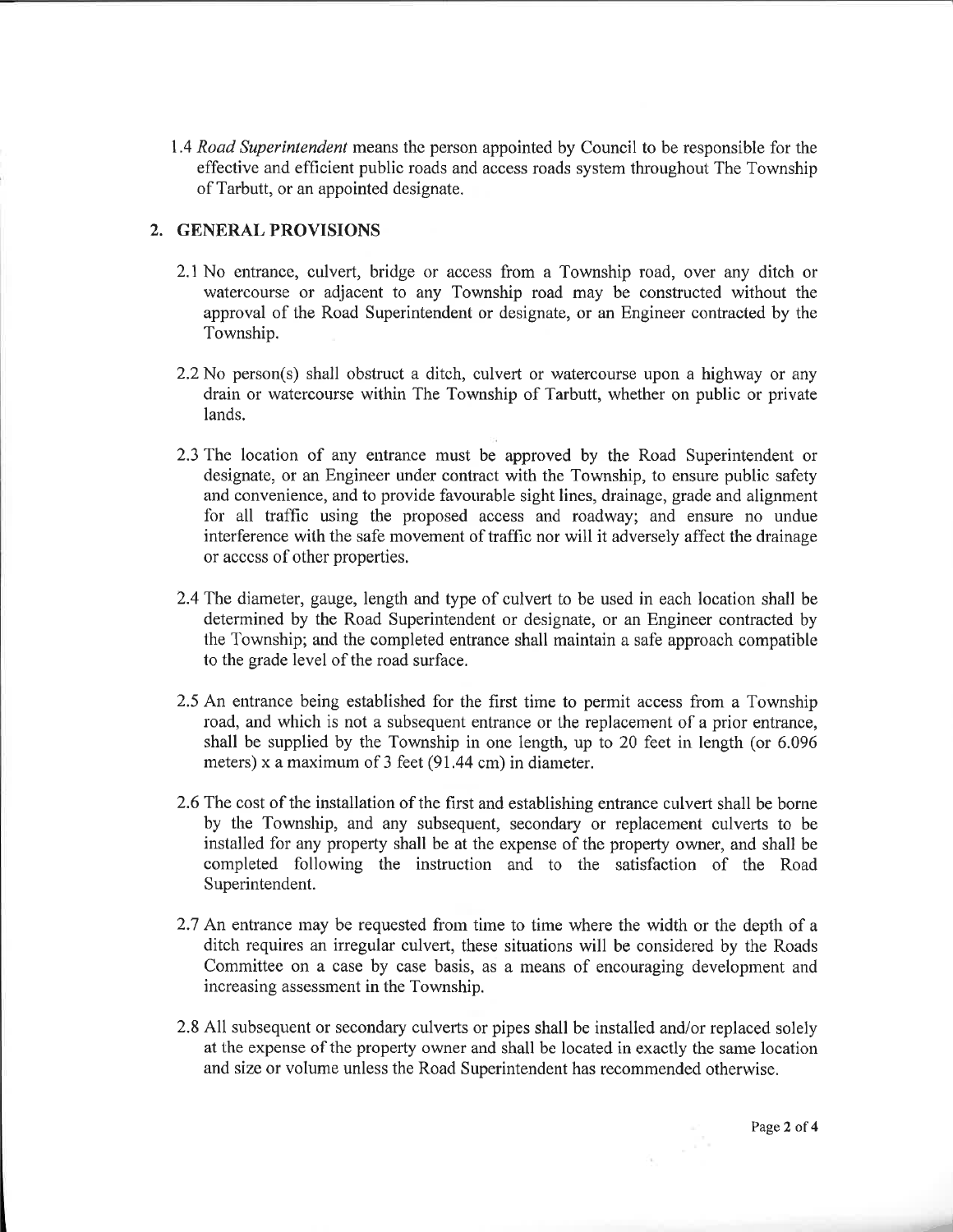- 2.9 A property owner shall be responsible to repair or make good any damage to the road resulting from the unapproved installation of the culvert by a contractor.
- 2.10 An entrance permit must approved by the Road Superintendent and issued by the Township prior to the commencement of any work.
- 2.11 The Road Superintendent or designate, or an Engineer under contract with the Township is hereby authorized, in the event that an entrance has been installed or improved to an unacceptable or unsafe standard, shall make such installation or repairs as necessary and/or to remove the entrance at the property owner's expense.
- 2.12 Any costs referred to in this by-law which are the responsibility of the property owner, and which remain unpaid, shall have interest applied and may be collected in the same manner as taxes
- 2.13 In a situation where a parcel of land does not already have an entrance, or the entrance is insufficient for the requirements of the intended use of the property, an Application for Entrance Permit, attached as Schedule "A", must be submitted along with an application for Building Permit, if required.
- 2.14 The size of any culvert or pipe, prior to installation or replacement, shall be determined by the Road Superintendent or designate, an Engineer under contract with the Township, with consideration given to unrestricted water flow, seasonal fluctuations in drainage, and to permit sufficient cover to ensure the integrity of the culvert; and to permit an approximate, but not less than a 2:1 slope on the ends.

### 3. ENACTMENT

- 3.1 This By-law shall be known and referred to as the "Culvert By-law".
- 3.2 That the Application for Entrance Permit attached hereto as Schedule "A" forms part of this By-law.
- 3.3 That any previous policy, by-law or resolution which conflicts with this by-law be and is hereby repealed.
- 3.4 This By-law shall take effect on the date of passing.

READ A FIRST TIME this Twenty First day of July, 2021.

READ A SECOND AND THIRD TIME AND FINALLY PASSED this Eighteenth day of August, 2021.

ennie Smith, Mayor

Carol O. Trainor, Clerk